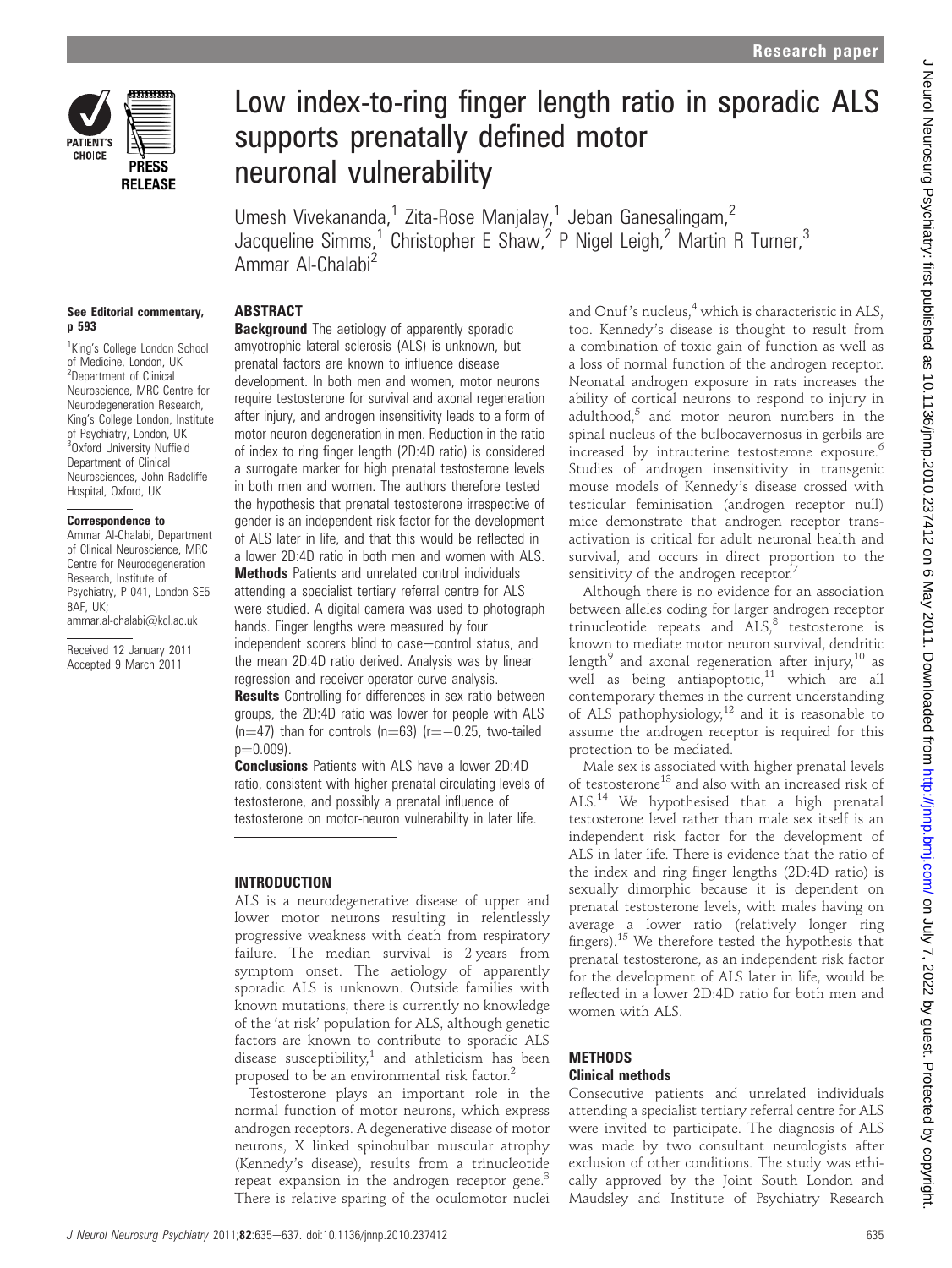Ethics Committee, and all participants provided written informed consent prior to inclusion.

#### Finger length measurements

A digital camera was used to photograph hands. Photographs were taken with the hand supinated and the fingers flattened to full extension by a sheet of Perspex with the camera placed over the centre of the Perspex sheet. Digit length was measured from the basal crease of the digit to the tip using the measurement tool in Adobe Photoshop. This measurement is known to show a high degree of repeatability.<sup>16</sup> The right hand was chosen for measurement where possible. People with faint creases and those with contractures would not be reliably measurable in this study. Rather than selecting patients for these features before entry, which might be biased and arbitrary, we invited consecutive patients to participate and then used an objective rule to exclude hands with poor measurability. Images were measured by four independent scorers (UV, JG, ZM, JS) who were blinded to case-control status. Photographs with contractures resulting in finger flexion or supination were identified by flattening and whitening of skin at the finger tips and thenar eminence by the Perspex sheet, and excluded from the analysis. Those in which the measurements made by the scorers differed by more than one SD were excluded from analysis. Remaining measurements were used and the average ratio taken as the result for that subject.

#### Statistical methods

The digit ratio was transformed into parametric data using a ladder of powers model and analysed with a paired t test. Analyses were repeated without outliers, in case of bias introduced by extreme measurements. To confirm that the sex ratio between patient and control groups did not affect the results, we also performed linear regression with gender included as a covariate. SPSS version 15.0 was used for calculations.

### RESULTS

There were 141 subjects photographed (73 patients, 68 controls). Twenty-one with contractures were excluded. The remaining 120 photographs were scored. Of these, 10 could not be measured by one of the four scorers. The remaining 110 ratios were used for analysis.

There were 47 cases (33 males, 70%) and 63 controls (20 males, 32%). There was no overall difference in 2D:4D ratio between males and females (one-tailed  $p=0.41$ ).

However, the 2D:4D ratio was lower for the ALS group than controls ( $p=0.007$ ), and in linear regression with sex as a covariate this difference was independent of the sex ratio difference between the groups. The receiver-operator curve (figure 1) showed that the 2D:4D ratio was a discriminator of casecontrol status (area under the curve= $0.70$ , p= $0.0001$ ), with a sensitivity of 72% and specificity of 65%, a positive predictive value of 61% and a negative predictive value of 71%.

#### **DISCUSSION**

This study has demonstrated that a group of ALS patients have a lower 2D:4D ratio in comparison with a control group, and crucially that this is independent of sex and so not explained by the higher proportion of males in the patient group. This fingerlength ratio is thought to be a marker of high prenatal testosterone levels, and our results are therefore consistent with the hypothesis that testosterone levels during development modify the subsequent risk of ALS. The digit ratio has no use as a screening tool, but the receiver-operator curve is another way



Figure 1 Receiver-operator curve for 2D:4D ratio as a predictor of amyotrophic lateral sclerosis-control status. The optimal discriminatory position in the receiver-operator curve space is the top left corner, which has 100% sensitivity and specificity. The diagonal line shows the expected plot for a random, non-discriminatory test.

of understanding the difference between the case and control 2D:4D ratios.

One limitation of this study was the exclusion of those with contractures. We attempted to limit bias by inviting every patient to participate and then analysing photographs for measurability using an objective measure of repeatability. Nevertheless, the palms with contractures are more likely to be from cases, so the analysis could not be performed in a truly blinded fashion. There is however no reason to believe that those with contractures are more likely to have higher digit ratios.

The ratio of the index and ring finger lengths (2D:4D ratio) is sexually dimorphic,<sup>17</sup> with males having on average a lower ratio (relatively longer ring fingers).<sup>18</sup> There was no overall effect of sex on 2D:4D ratio in this study, which might be regarded as surprising given the role of androgens in determining sexual differentiation. However, the effect of sex on 2D:4D ratio is not strong because of the large variance of the sexual dimorphism of finger lengths, and larger sample sizes than we have used are required to detect it.<sup>17</sup>

Several studies hypothesise that it is prenatal testosterone levels and sensitivity to the effects of testosterone, rather than sex, that are linked most strongly with the 2D:4D ratio,  $15\frac{19}{19}$  and the use of 2D:4D in investigating the effects of prenatal androgens has been reviewed in comparison with other established methods.20 While direct evidence for prenatal testosterone effects on 2D:4D digit ratio is not strong, a study of 33 children who had amniocentesis and were subsequently followed supported this interpretation showing a non-significant trend towards a correlation with intrauterine testosterone and a significant association with the ratio of testosterone to oestradiol.<sup>21</sup> Although another study did not find a relationship between second and third trimester testosterone and 2D:4D